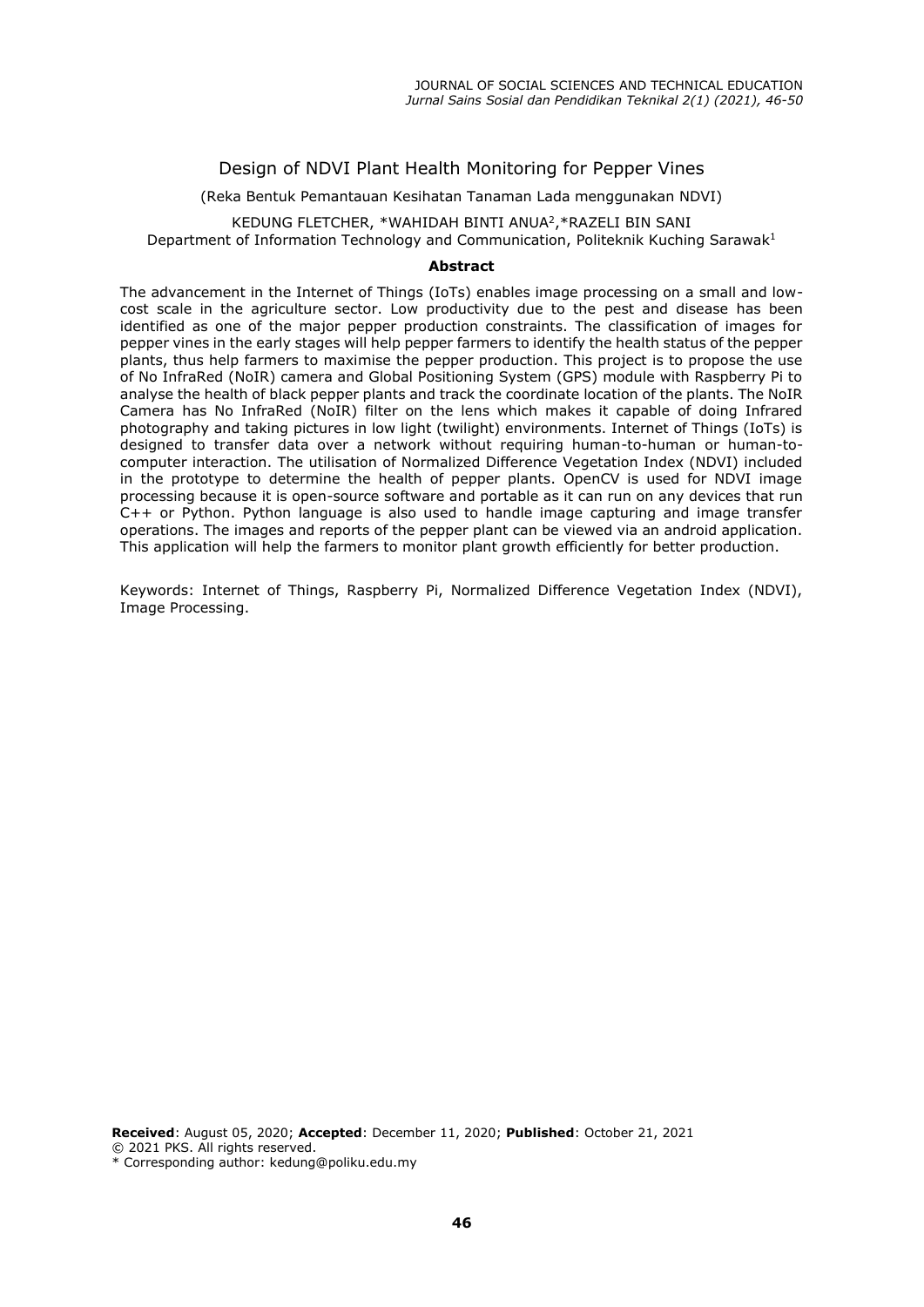## **INTRODUCTION**

Sarawak is the main producer of pepper (Piper Nigrum L) which the account for more than 95% of the total production of Malaysia. All Sarawak pepper marketed in form of black and white pepper. Recently, green pepper in brine and dehydrated forms have also been produced in substantial quantities for the market.

In Sarawak, the pepper is produced and planted by rural dwellers which are concentrated in certain districts of Kuching, Samarahan, Sri Aman, Betong, and Sarikei Divisions. The crop is very important to Sarawak as the crop supports the livelihood of about 67,000 rural farmers. The present estimated planted area is about 13,000 hectares (DOA, 2020). However, the current practice for black pepper production from land clearing, pest management to harvesting is done via the traditional method. Farmers need to refer to the Malaysian Pepper Board (MPB) for any assistance (Adama et al., 2018).

The breakthrough in agriculture using information technology connectivity is expected to change how farmers are doing their farming activities in the future. The development and deployment of the Internet of Things become a new norm to get more accurate results of plant health status compared to the manual observation by humans.

This project aims to develop a plant health monitoring system for pepper vines using image processing to monitor the condition of pepper plants. The image is captured using a Pi Noir Camera that is connected to a Raspberry Pi to process the NDVI value of the plants.

The NDVI (Normalized difference vegetation index) value is used to determine the pepper vines' health status. NDVI employs the Multi-Spectral Remote Sensing data technique to find Vegetation Index and assess whether the target being observed contains live green vegetation or not (Gandhi et al., 2015). The result will be sent to the server and will be displayed in an Android app which is specially developed for the farmers. It will also display complete information such as the location and the health record of the plant.

## **LITERATURE REVIEW**

Adama et al. (2018) conducted a study which showed that there is lacking efficient tools in guiding farmers in monitoring crop which has constrained efficiency of pest and disease control. The current practice for black pepper farming activities in Sarawak is implemented through the traditional method, whereby farmers need to refer to MPB for any assistance. Most farms are distributed widely in remote areas with accessibility constrain. This conventional working procedure is time consuming, inefficient, and costly.

Lakshmi and Gayathri developed a system using IoT and image processing to compare the status health of banana leaf and paddy plant, whether the plant is healthy or deceased. The system that they developed was to extract the colour, texture, and shape of the leaf (Lakshmi & Gayathri, 2017).

Meanwhile, the work of Patil et al. (2016) presented the survey on a classification method that can be used to classify plant leaf disease based on its different morphological features. Prema and Carmel (2019) developed the image processing and IoT to detect plant leaf disease which was similar to Lakshmi, K., & Gayathri, S. who used image processing by utilising IoT in their plant growth monitoring system (2017). However, in their approach, the authors employed deep learning to identify the leaf disease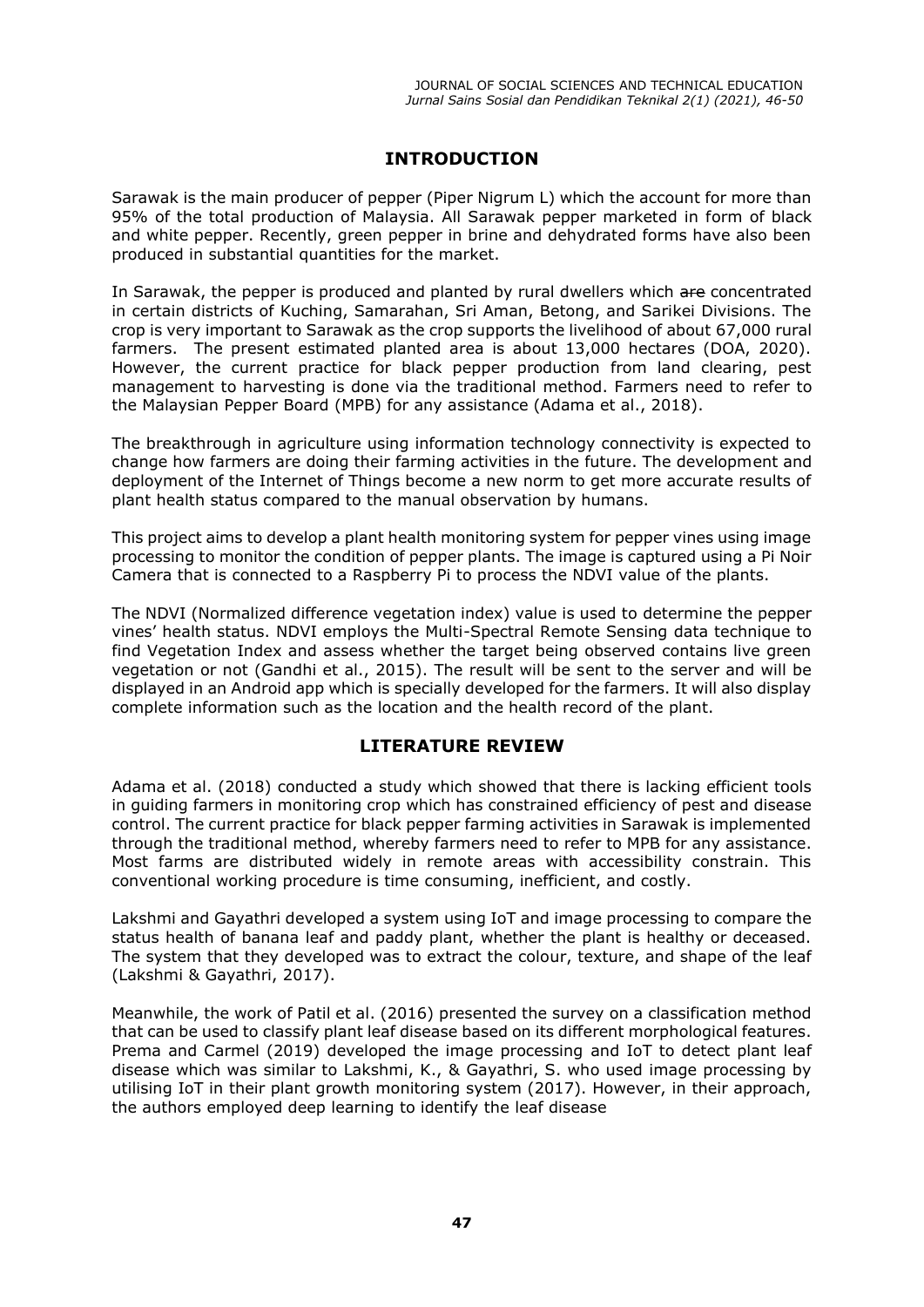# **SYSTEM DESIGN**

Figure 1 shows the architecture of the proposed system. There are five stages of NDVI plant health monitoring for pepper vines.

- 1. Image Acquisition
- 2. Image pre-processing
- 3. Image Segmentation
- 4. Feature Extraction
- 5. Classification of plant health



Figure 1. NDVI plant health monitoring for pepper vines architecture

### IMAGE ACQUISITION

Images are captured from the field of the pepper farm in Bau district to get the real environment for the pepper vine leaves. To capture the data, the No InfraRed (NoIR) is used which is connected to the Raspberry pi microcontroller to initiate the capture process. In this step, the image dataset is stored in the path created in mini-PC into a variable. A program or function is called in python to load folders containing images into arrays. At the same time, the Global System for Mobile communication module (GSM) is sending the location of the images taken. The coordinates are sent to the cloud server and at the same time, updates the android app for farmer's information.

### IMAGE PRE-PROCESSING

The aim of image pre-processing is to improve image features. The image may contain dust, spores, and other foreign materials which could be referred to as noise. The purpose of this step is to eliminate the noise in the image, so as to adjust the pixel values. This step improves the quality of the image.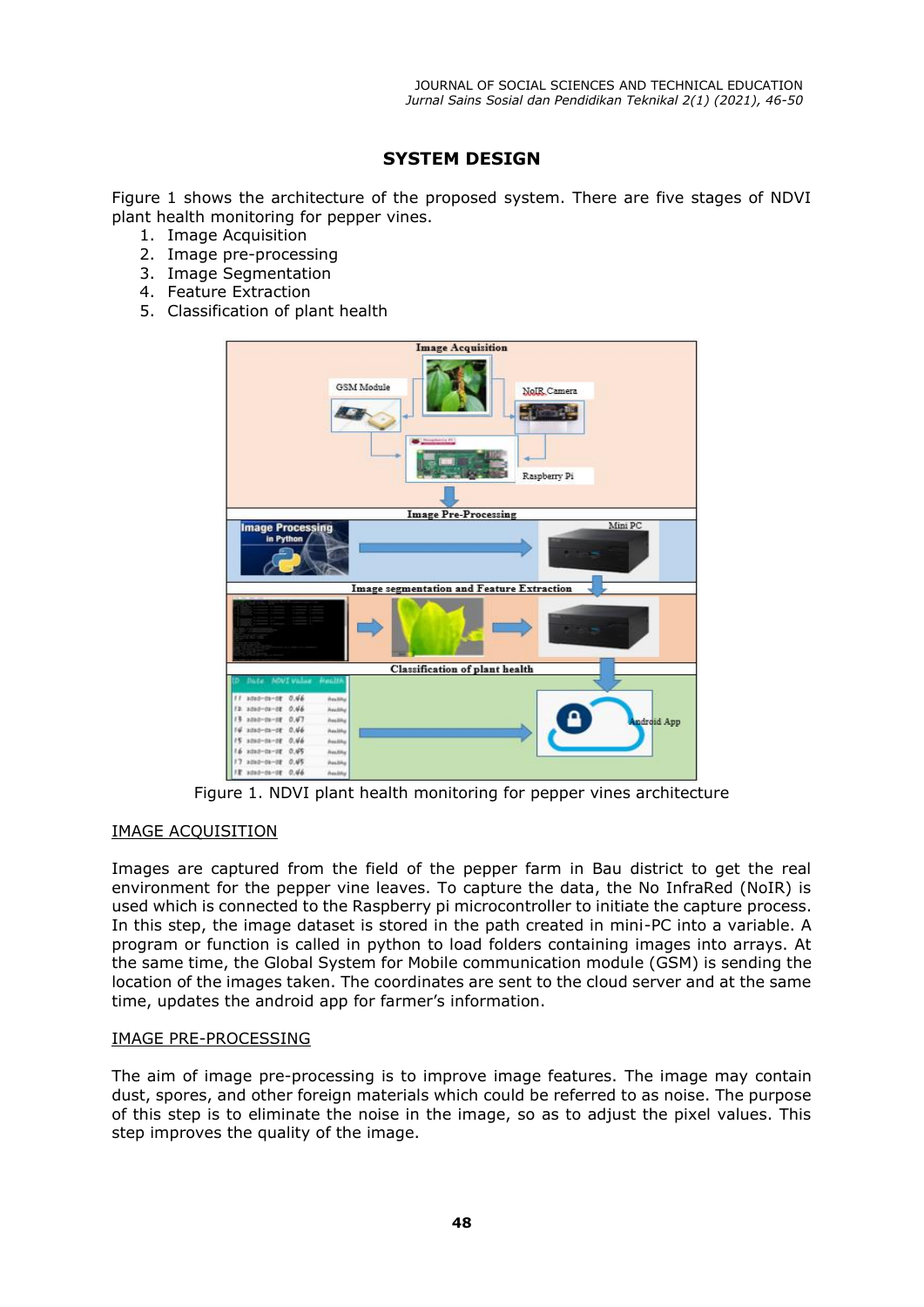#### IMAGE SEGMENTATION

Images are cropped using the OpenCV function in Python programming which allows cropping for dimension specified by the programmer. To examine the image's size, the system is using the image attribute which is part of the NumPy array. In this system, the image is resized according to ratio, so that the image does not display skewed or distorted. To do this, the system will calculate the ratio of the new image to the old image. The formula of the function is as stated below.

> $r = 100.0$ /image.shape[1]  $dim=(100, int(image.shape[0]*r))$

#### FEATURE EXTRACTION OF IMAGE

Feature extraction is a process to get parameters from the image, for example, the colour, texture, and shape of the image. Since this system is to monitor the health of pepper vines, only the colour of the pepper leaves is to be emphasized. This system is using the Normalized Difference Vegetation Index (NDVI) to classify the leaf whether the leaf is healthy or otherwise. NDVI is a measure of the state of plant health based on how the plant reflects light at certain frequencies. NDVI is calculated in accordance with the formula as shown.

$$
NDVI = \frac{NIR - NED}{NIR + RFD}
$$

 $NIR + RED$ <br>Note: NIR - reflection in the near-infrared spectrum; RED - reflection in the red range of the spectrum

#### CLASSIFICATION PLANT HEALTH

Finally, based on NDVI calculation, the result of the image being taken will be sent to the database and would be displayed on the mobile app. The classification of the leaf is based on the index of NDVI which is from -0.1 to 1.



Figure 2. NDVI index value for classifying plant health status

### **RESULTS**

In this section, the author demonstrates the data collected throughout the research. The data can be represented in a table or graph however a concise explanation should accompany any embedded figure. If the figure contains any item which is subject to copyright protection, or that it may infringe individual privacy such as showing a recognizable face, then a granted permission needs to be presented.